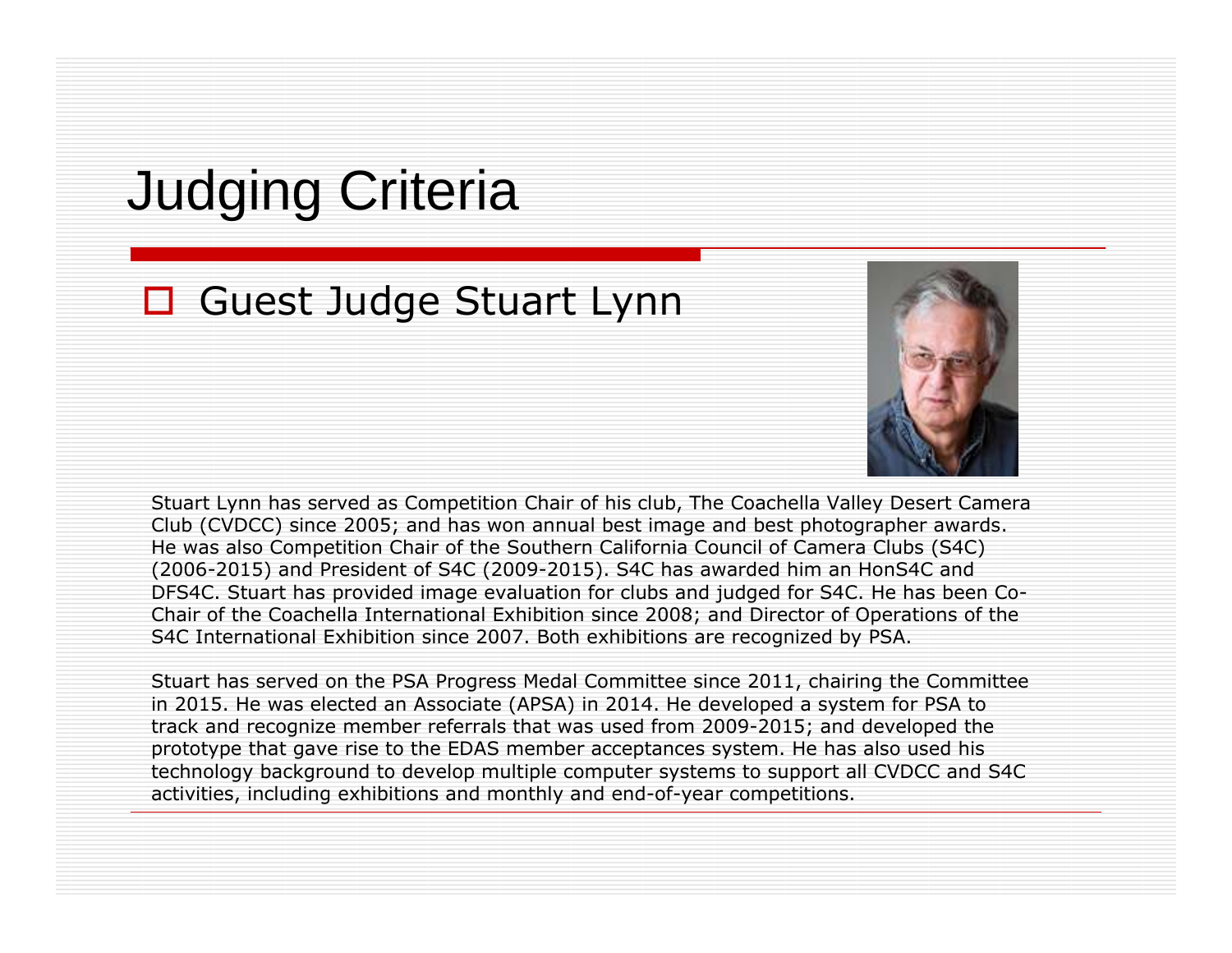# Scoring of Entries

- □ 5: Photo is **not technically correct** (see<br>below) whatever else the merits below) *whatever else the merits*
- 6: Photo is poorly-composed and **lacks overall** '**IMPACT'**
- 7: A good average photo that has some **IMPACT'**' but **little or no**'**WOW**'!
- 8: Photo has good **'IMPACT'** and moderate **'WOW'**
- and **terrific** '**WOW**'□ 9: Photo has **all of the 'IMPACT'** elements<br>and **terrific 'WOW'**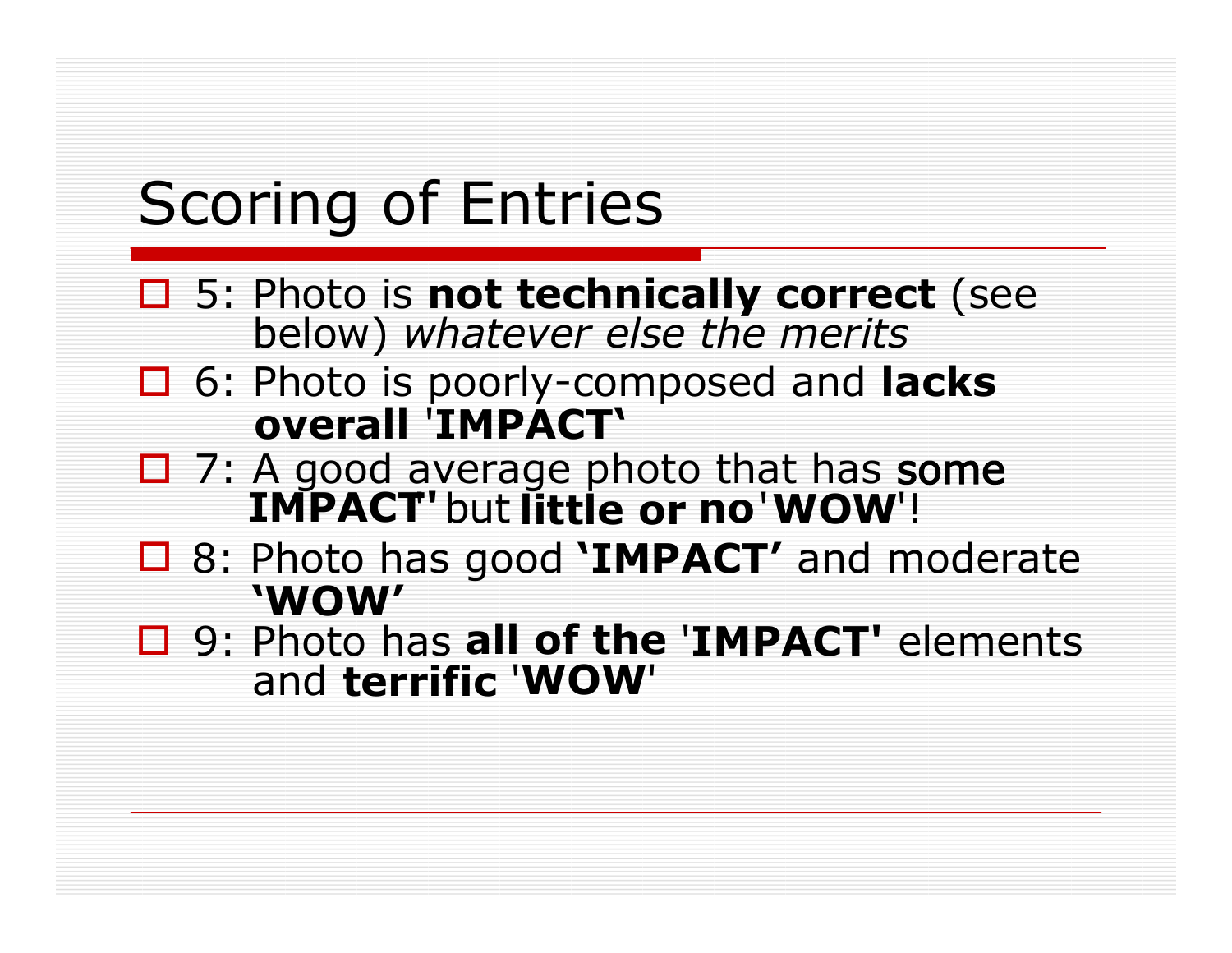## Criteria

□ Images should meet certain aesthetic<br>criteria to be successful in Club criteria to be successful in Club competitions. Judges will be asked to score<br>according to whether the images according to whether the images have **'WOW'** and '**IMPACT'**.

### '**WOW'**:

'WOW' is determined by whether the elements of a good image clearly stand out in an immediate and forceful manner; and speak to the viewer to create a dramatic visual or emotional reaction.